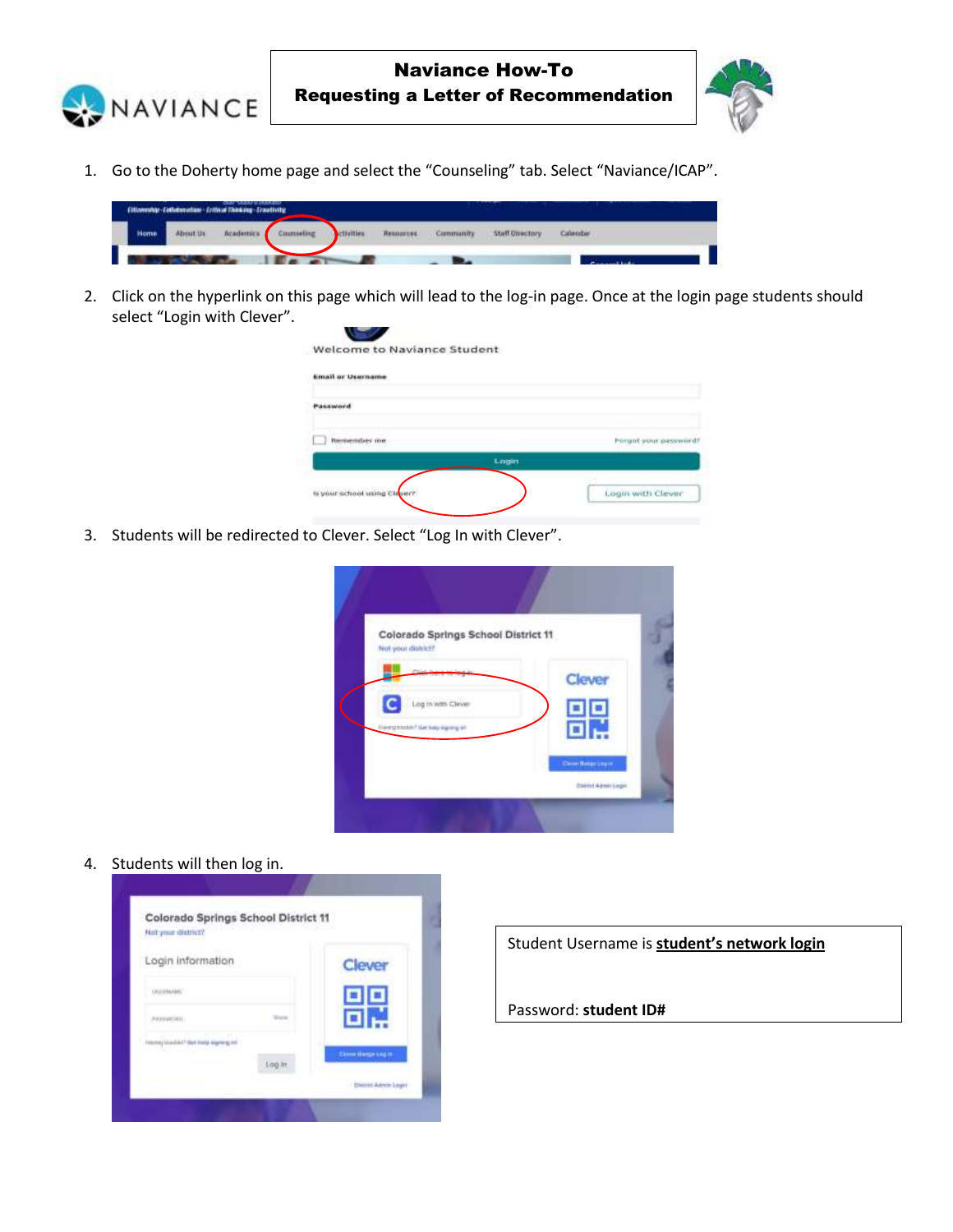



5. From the Naviance home page select the "College" tab on the top right-hand menu bar.



6. In the drop-down menu, select "Colleges I'm Applying To".



7. Under the list of colleges students are applying to there is a section labeled "Letters of Recommendation". Click the hyperlink within that section.

| College that I'm attending:                                                                           |   |                                                          |
|-------------------------------------------------------------------------------------------------------|---|----------------------------------------------------------|
| N/A                                                                                                   | v |                                                          |
| Letters of recommendation                                                                             |   |                                                          |
| Some colleges require letters of recommendation to be submitted with your application. Please visit's |   | wible from the main colleges page, for more information. |

8. The hyperlink will redirect students to the "Letters of Recommendation" page where students can see the status of letters they have requested or to request new letters. If students need to request a letter for the first time, select the "Add Request" button.

| Letters of recommendation<br>2001년까지 2월 10월 2일                                                        |                   |                                                 |                                   |                       |
|-------------------------------------------------------------------------------------------------------|-------------------|-------------------------------------------------|-----------------------------------|-----------------------|
| Your Requests                                                                                         |                   |                                                 |                                   |                       |
| You can request new latters of recommendation and track the most recent status of your requests here. |                   |                                                 |                                   |                       |
| Add limitset                                                                                          |                   |                                                 |                                   |                       |
| <b>Hecommendation For</b>                                                                             | <b>Deadline -</b> | Recommendarist                                  | mark model<br>Status <sup>O</sup> | <b>Cancel Request</b> |
| the company's the company's                                                                           | AN DISAGRITI      |                                                 |                                   |                       |
|                                                                                                       |                   |                                                 |                                   |                       |
|                                                                                                       |                   |                                                 |                                   |                       |
|                                                                                                       |                   | Your recommendation requests will show up here. |                                   |                       |
|                                                                                                       |                   |                                                 |                                   |                       |

9. The following page will contain a drop-down menu of all teachers within Doherty High School that students may select from. Students must create an individual request for each teacher.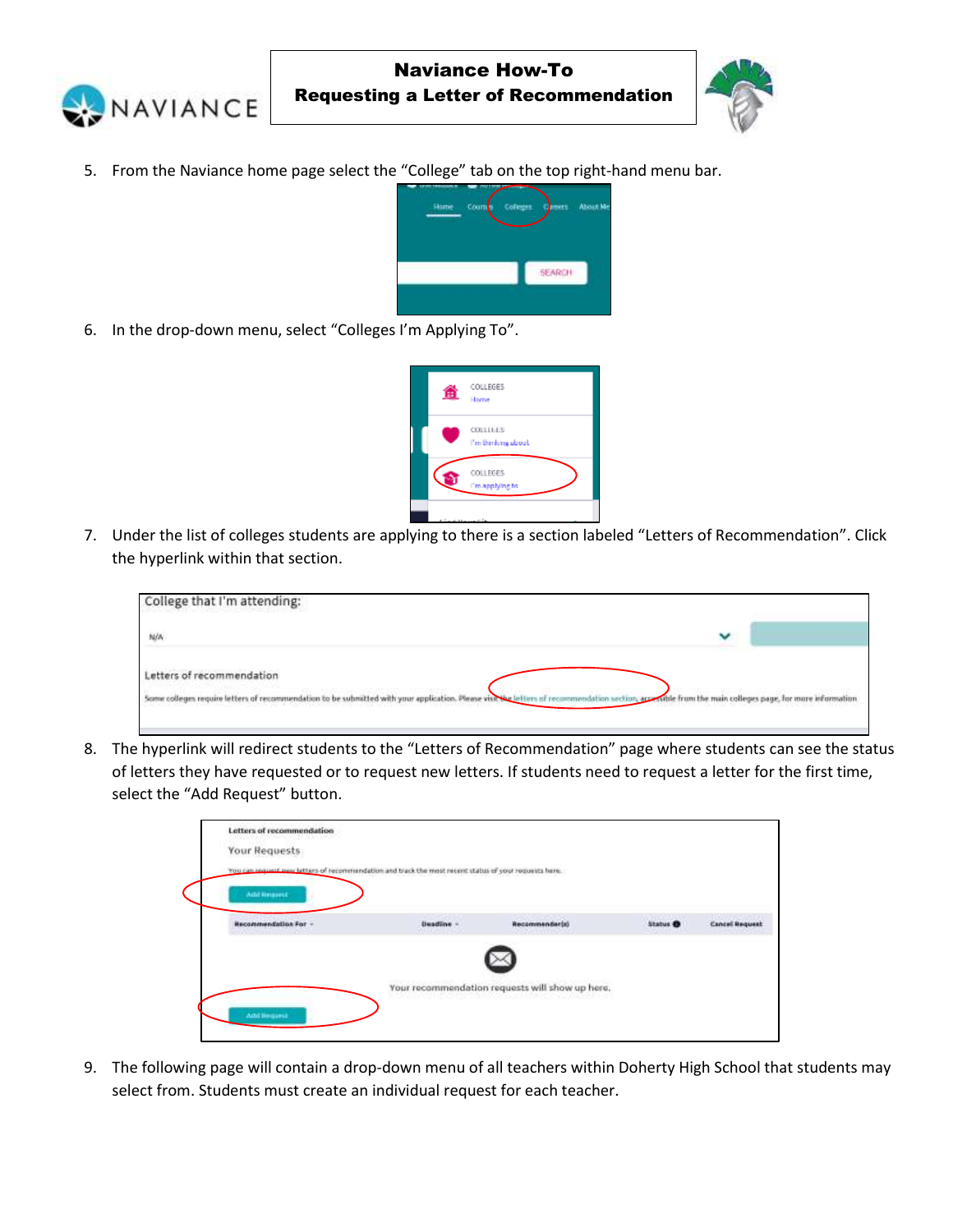

10. Students can then indicate which school they would like the letter sent to. Students must have updated their application status in Naviance in order to request letters be sent to specific colleges. Note: Students can indicate the letter go to all schools he/she is applying to which allows the teacher to just write/upload one letter which will be sent to all schools indicated by the student.

| 1. Who would you like to write this recommendation?" |                                                                                                |  |
|------------------------------------------------------|------------------------------------------------------------------------------------------------|--|
|                                                      |                                                                                                |  |
| 2. Select which colleges this request is for!"       |                                                                                                |  |
| from another chance business contacts to Automobile  |                                                                                                |  |
|                                                      | Loads like you don't have policy as loying chileges his Analytic Airbal yet, this best to wid- |  |
|                                                      | and Associations I add to my Colleges I'm Austump                                              |  |

11. Students can include personal notes that will help the teacher write a more detailed recommendation. Information can include GPA, extracurricular activities, volunteer hours, leadership opportunities, etc.

| about your request: |  | 3. Include a personal note to remind your recommender about your great qualities and any specifics |                           |
|---------------------|--|----------------------------------------------------------------------------------------------------|---------------------------|
|                     |  |                                                                                                    |                           |
|                     |  |                                                                                                    |                           |
|                     |  |                                                                                                    | 3000 characters remaining |

12. Once completed students should select "Submit Request".

D.O.

| Letters af reconservateling                                             |                                                                                                                                                                                       |
|-------------------------------------------------------------------------|---------------------------------------------------------------------------------------------------------------------------------------------------------------------------------------|
| Add new request                                                         |                                                                                                                                                                                       |
| Analysis pieces of three to entire your recommendations:                | views pays are and at traded the well to you a feltion of testamourshallor). If you don't have any calleges in your full and you must this minim a request. Alabie sure you give your |
|                                                                         | <b>School Avenue</b><br><b>Camera</b>                                                                                                                                                 |
| 1. Who would you like to write this recommendation?"                    |                                                                                                                                                                                       |
| Select A Teacher                                                        |                                                                                                                                                                                       |
| 2. Select which colleges this request is for."                          |                                                                                                                                                                                       |
| 23. New regarding percept (Auto Long-United Wallace of the              | Looks We look don't have colleged to your Company Incidenting To Bellevill, Click to you be with                                                                                      |
| U All corrent and fobby coneges taking the Calleger th Applying Torbook |                                                                                                                                                                                       |
| about your nequest:                                                     | 3. Include a personal note to remind your recommender about your great qualities and any specifics                                                                                    |
|                                                                         |                                                                                                                                                                                       |
|                                                                         | 1000 Guidelint when                                                                                                                                                                   |
|                                                                         |                                                                                                                                                                                       |
| * Indicates it natured East                                             | <b><i><u>School Security</u></i></b><br>$1.3 -$                                                                                                                                       |

13. Once students have submitted their request, the site will redirect the student back to the LOR home page where they can see a list/status of the requested letters.